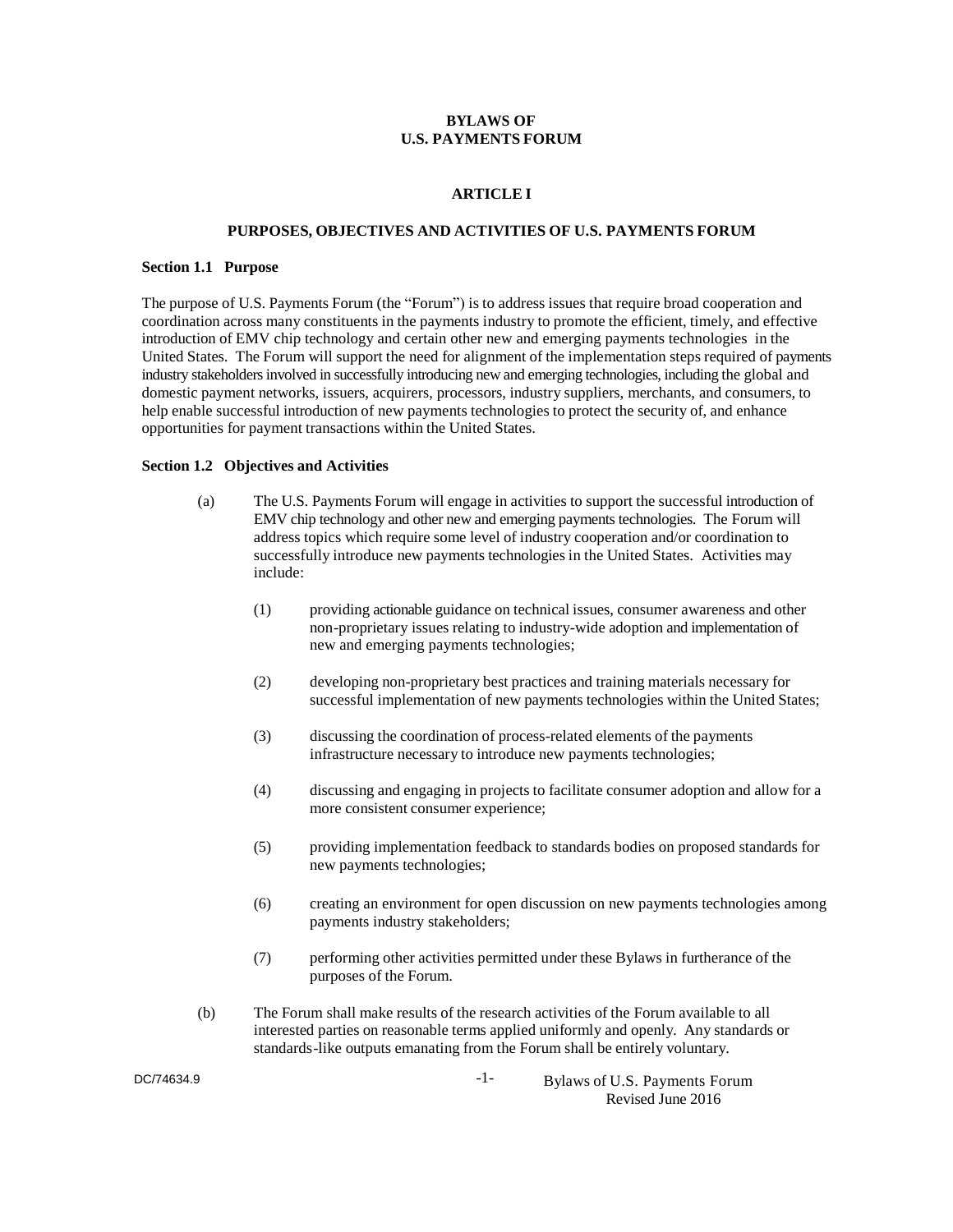(c) The Forum, its employees, its Members and participants shall strictly comply with all applicable state and federal laws. Without limiting the foregoing, (i) the Forum is committed to full and complete observance of the antitrust and trade regulation laws applicable to the Forum and its Members and (ii) the Forum and its respective committees shall avoid any action or discussion used for the purpose of bringing about, or attempting to bring about, any understanding or agreement among competitors with regard to prices, terms or conditions of sale, distribution, volume of production, territories, or the limitation/prevention of any person's entry into a market or access to customers.

## **Section 1.3 Forum Organization Status**

The Forum is an independent, self-sustaining chapter, under Smart Card Alliance (the "Alliance") ownership, with a separate membership fee.

# **ARTICLE II OFFICES**

The Forum may have such offices at such places as determined by the Alliance Board of Directors (the "Board").

# **ARTICLE III MEMBERS**

## **Section 3.1 Membership Candidates**

Any individual, firm, partnership, corporation, unincorporated association, or governmental body (hereinafter "Person"), who is a participant in the payments industry including issuers, processors, merchants, acquirers, payment networks, card services, industry suppliers, consultants, systems integrators, industry associations, standards organizations, and other constituents (including without limitation consumer representatives) and who has a demonstrated interest in promoting the mission of the Forum, may apply for membership in the Forum. The procedure for admission to the Forum is set forth in Section 3.3. The Forum does not restrict membership on the basis of race, color, sex, religion, or national origin.

## **Section 3.2 Classes of Membership**

The Forum shall have seven classes of Members: Global Payment Network Members, Principal PLUS Members, Principal Members, General Members, Industry Association Members, Government Members and Associate Members, whose qualifications, rights, privileges and obligations are set forth herein. The Forum Steering Committee (see Article IV) may, by majority vote, define additional classes of membership or change membership benefits and fees with the approval of the Alliance Board Committee on Councils and Chapters, providing that they are not inconsistent with these Bylaws. Such additional classes of membership shall have such rights, privileges and obligations as the Forum Steering Committee may from time to time determine.

## **Section 3.2.1 Global Payment Network Members**

- (a) Global Payment Network Membership shall be open to any global payment network, following the procedure for admission set forth in Section 3.3, and paying dues or fees at the level periodically established by the Forum Steering Committee.
- (b) Each Global Payment Network Member is entitled to designate an individual to serve on the Forum's Steering Committee.
- (c) In accordance with Article IV, each Global Payment Network Member shall be entitled to vote for

DC/74634.9

-2- Bylaws of U.S. Payments Forum Revised June 2016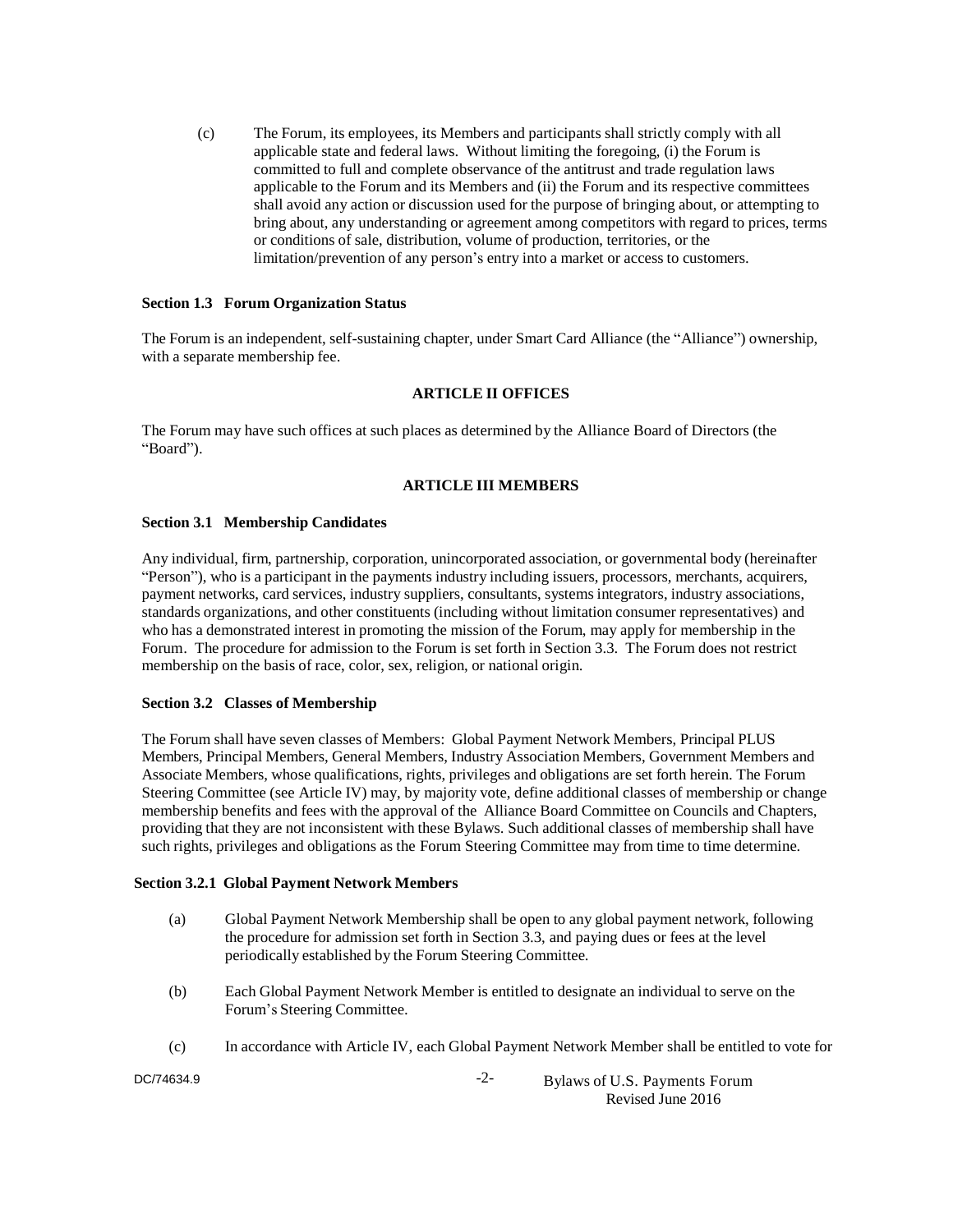representatives on the Forum Steering Committee.

- (d) Each Global Payment Network Member shall be entitled to be represented at all meetings of the Members, as well as at meetings of the Forum's working committees. Each Global Payment Network Member shall have full access to all working committee documents, minutes of meetings (Steering Committee and working committees), and shall have such other rights as the Steering Committee and Board Committee on Councils and Chapters determines from time to time.
- (e) Each Global Payment Network Member additionally has full membership status in the Smart Card Alliance and all associated membership rights at the equivalent membership level of Leadership Council Member in the Smart Card Alliance. Such dual-membership recognition comes with the payment of a single membership fee.

## **Section 3.2.2 Principal PLUS Members**

- (a) Principal PLUS Membership shall be open to any Person, except for individuals, industry associations, unincorporated associations, and governmental bodies, meeting the criteria described in Section 3.1, following the procedure for admission set forth in Section 3.3, and paying dues or fees at the level periodically established by the Forum Steering Committee.
- (b) Principal PLUS Membership has equal standing to Principal Membership within the U.S. Payments Forum in every way, except that Principal PLUS Members have additional crossorganizational membership rights in the Smart Card Alliance not granted to Principal Members.
- (c) Each Principal PLUS Member additionally has full membership status in the Smart Card Alliance and all associated membership rights at the equivalent membership level of Leadership Council Member in the Smart Card Alliance. Such dual-membership recognition comes with the payment of a single membership fee.
- (d) In accordance with Article IV, Principal PLUS Members shall be entitled to vote for representatives for Steering Committee seats reserved for Principal Members.
- (e) Each Principal PLUS Member is entitled to designate an individual to be elected to serve as a representative on the Forum Steering Committee, providing their business fits one of the defined Steering Committee categories. Principal PLUS Members can be nominated and serve an elected position in the Smart Card Alliance in addition to serving in an elected position in the U.S. Payments Forum, providing they meet all requirements for that elected Smart Card Alliance seat.
- (f) Each Principal PLUS Member shall be entitled to be represented at all meetings of the Members, as well as at any working committee meeting. Each Principal PLUS Member shall have full access to all working committee documents, working committee minutes of meetings, and shall have such other rights as the Steering Committee and Board Committee on Councils and Chapters determines from time to time.

## **Section 3.2.3 Principal Members**

(a) Principal Membership shall be open to any Person, except for individuals, industry associations, unincorporated associations, and governmental bodies, meeting the criteria described in Section 3.1, following the procedure for admission set forth in Section 3.3, and paying dues or fees at the level periodically established by the Forum Steering Committee.

DC/74634.9

-3- Bylaws of U.S. Payments Forum Revised June 2016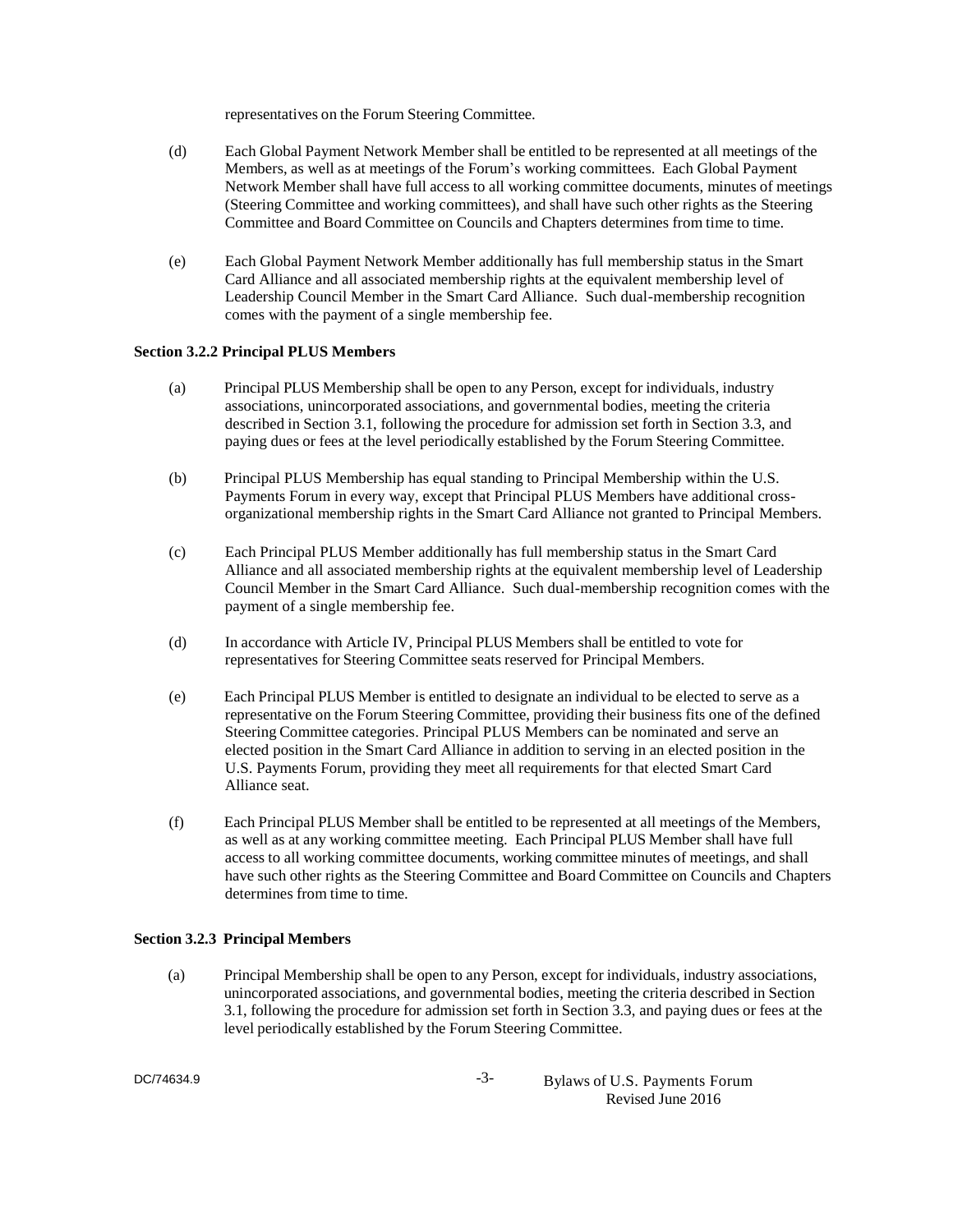- (b) In accordance with Article IV, only Principal Members shall be entitled to vote for representatives for Steering Committee seats reserved for Principal Members.
- (c) Each Principal Member is entitled to designate an individual to be elected to serve as a representative on the Forum Steering Committee, providing their business fits one of the defined Steering Committee categories.
- (d) Each Principal Member shall be entitled to be represented at all meetings of the Members, as well as at any working committee meeting. Each Principal Member shall have full access to all work committee documents, working committee minutes of meetings, and shall have such other rights as the Steering Committee and Board Committee on Councils and Chapters determines from time to time.
- (e) Each Principal Member shall have access to participate in cross-organizational activities in the Smart Card Alliance. Principal Members shall have full access to all Smart Card Alliance industry council activities, council documents, and minutes of council meetings. Fees to attend Smart Card Alliance in-person conferences and activities will be available at the Smart Card Alliance member rate.

# **Section 3.2.4 General Members**

- (a) General Membership shall be open to any Person, excluding individuals, industry associations and unincorporated associations and governmental bodies, meeting the criteria set forth in Section 3.1, following the procedure for admission set forth in Section 3.3, and paying dues or fees at the level periodically established by the Forum Steering Committee.
- (b) General Members shall be entitled to elect two Steering Committee representatives who will represent the interests of all General Members on the Forum Steering Committee.
- (c) General Members may participate in all U.S. Payments Forum working committees.
- (d) Each General Member may participate in cross-organizational activities in the Smart Card Alliance. General Members may request to participate or be invited by elected representatives of any Smart Card Alliance industry council to any council activities. Fees to attend Smart Card Alliance in-person conferences and activities will be available at the Smart Card Alliance member rate.
- (e) General Members shall have such other rights as the Steering Committee and Board Committee on Councils and Chapters determine from time to time. However, General Members shall have no voting rights (except to vote for the General Member Steering Committee representatives representing the General Membership) and do not have the privilege of calling any meetings, special or otherwise, of the Members.

# **Section 3.2.5 Industry Association Members**

- (a) Industry Association Membership shall be open to industry associations whose membership includes payments industry participants relevant to Forum activities, meeting the criteria set forth in Section 3.1, following the procedure for admission set forth in Section 3.3, and paying dues or fees at the level periodically established by the Forum Steering Committee.
- (b) Industry Association members must designate one individual who will be active in the Forum.
- -4- Bylaws of U.S. Payments Forum DC/74634.9 (c) Industry Association Members may participate in all U.S. Payments Forum working committees.

Revised June 2016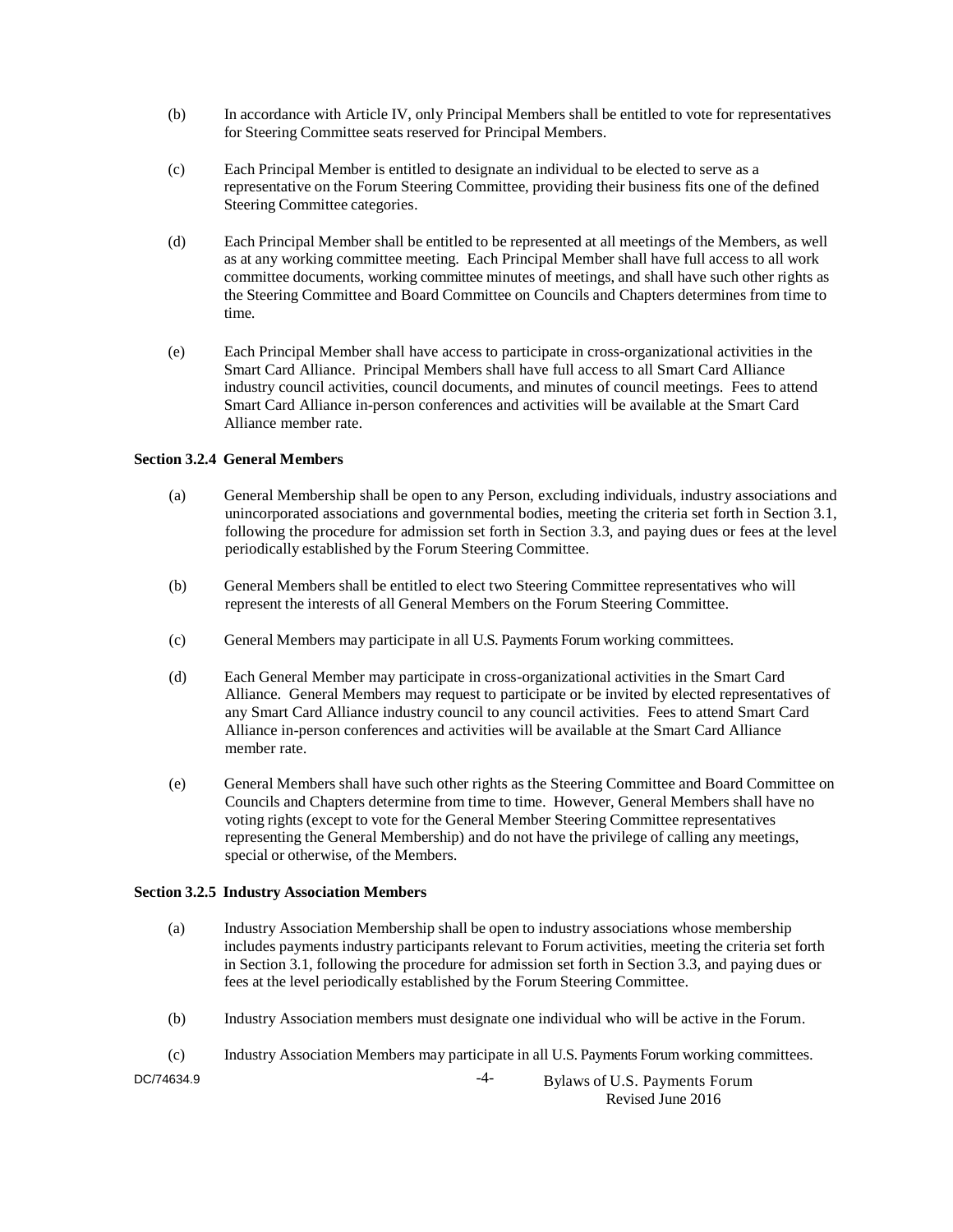- (d) Each Industry Association Member may participate in cross-organizational activities in the Smart Card Alliance. Industry Association Members may request to participate or be invited by elected representatives of any Smart Card Alliance industry council to any council activities. Fees to attend Smart Card Alliance in-person conferences and activities will be available at the Smart Card Alliance member rate.
- (e) Industry Association Members shall have such other rights as the Steering Committee and Board Committee on Councils and Chapters determines from time to time. However, Industry Association Members shall have no voting rights and do not have the privilege of calling any meetings, special or otherwise, of the Members.

## **Section 3.2.6 Government Members**

- (a) Government Membership shall be open to any state, federal or local government agency or organization meeting the criteria set forth in Section 3.1, following the procedure for admission set forth in Section 3.3, and paying dues or fees at the level periodically established by the Forum Steering committee.
- (b) Government Members may participate in all U.S. Payments Forum working committees.
- (c) Each Government Member may participate in cross-organizational activities in the Smart Card Alliance. Government Members may request to participate or be invited by elected representatives of any Smart Card Alliance industry councils to any council activities. Fees to attend Smart Card Alliance in-person conferences and activities will be available at the Smart Card Alliance member rate.
- (d) Government Members shall have such other rights as the Steering Committee and Board Committee on Councils and Chapters determines from time to time. However, Government Members shall have no voting rights and do not have the privilege of calling any meetings, special or otherwise, of the Members.

# **Section 3.2.7 Associate Members**

- (a) Associate Membership is open to individuals, including consultants, contractors or other classes of individuals, who are not full-time or part-time employees of an organization that may itself qualify for membership under any of the other categories set forth above.
- (b) Associate Member applicants must meet the criteria set forth in Section 3.1, follow the procedure for admission set forth in Section 3.3, and pay dues or other fees at the level periodically established by the Forum Steering Committee.
- (c) Associate Member applicants who meet the qualifications must be approved by a majority vote of the Forum Steering Committee.
- (d) Associate Members may participate in all U.S. Payments Forum working committees.
- (e) Each Associate Member may participate in cross-organizational activities in the Smart Card Alliance. Associate Members may request to participate or be invited by elected representatives of any Smart Card Alliance industry councils to any council activities. Fees to attend Smart Card Alliance in-person conferences and activities will be available at the Smart Card Alliance member rate.

DC/74634.9

-5- Bylaws of U.S. Payments Forum Revised June 2016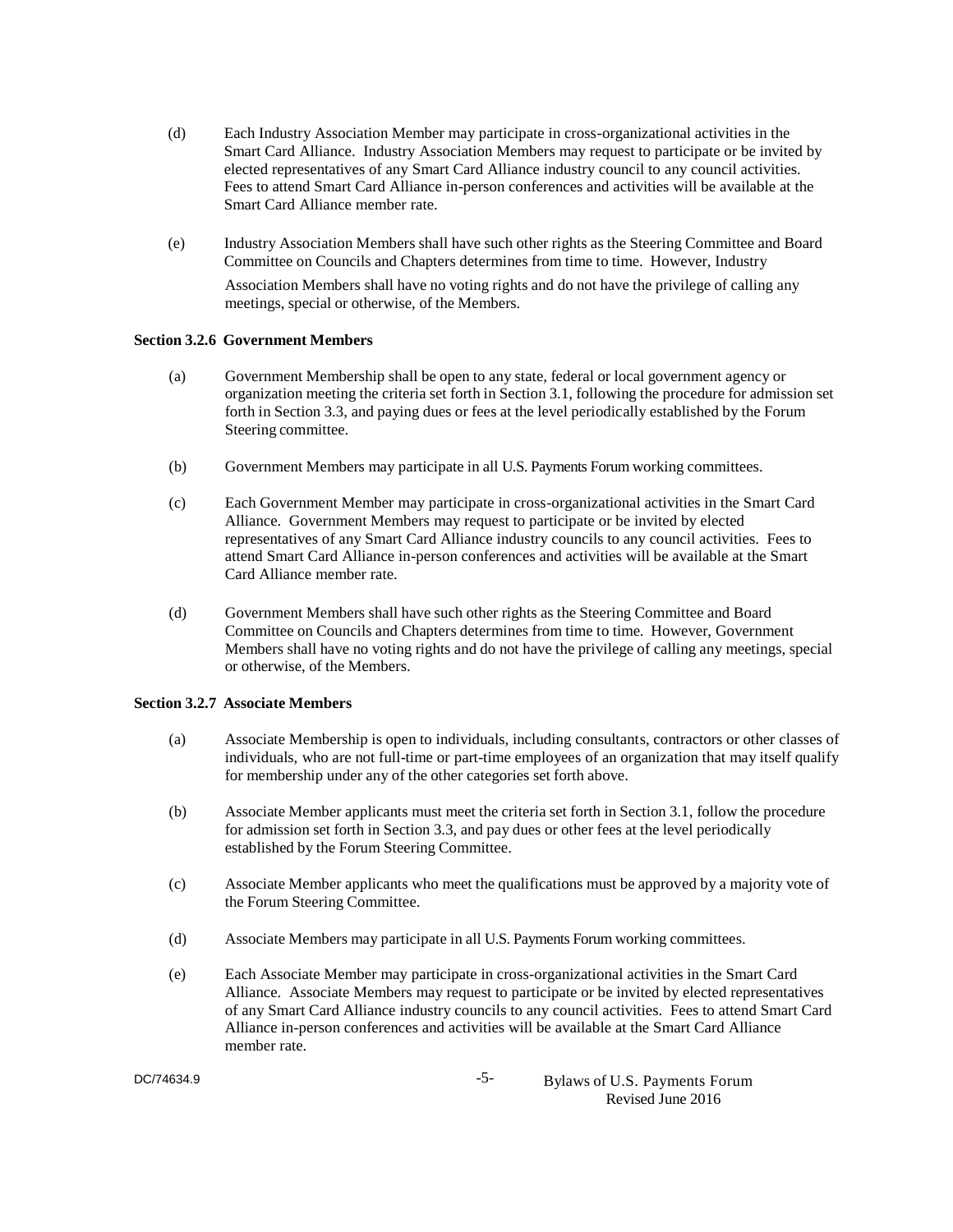(f) Associate Members shall have such rights as the Steering Committee and Board Committee on Councils and Chapters determines from time to time. However, Associate Members shall have no voting rights and do not have the privilege of calling any meetings, special or otherwise, of the Members.

# **Section 3.3 Admission to Membership**

- (a) Any Person possessing the requisite qualifications to secure admission to membership of any category in the Forum shall make written application to the Forum CEO/President or such other person or committee as the Steering Committee directs. The application, accompanied by a subscription to the Bylaws of the Forum in a form prescribed by the Alliance Board of Directors, shall be signed by the applicant. In those cases where the applicant clearly meets the membership criteria, final action of admission to membership shall be by determination of the CEO/President. In those cases where the CEO/President or Chair questions the applicant's ability to meet the membership criteria, final action of admission to membership shall be by vote of the Steering Committee and Board Committee on Councils and Chapters.
- (b) Members shall sign such annual renewal forms confirming renewal of membership as the Steering Committee or CEO/President may require, and submission of such forms by the deadline designated therefore shall be a condition of continued membership in the Forum.

## **Section 3.4 Meetings of Members/Quorum/Voting**

- (a) The Members shall meet at such times as determined by the Steering Committee, at such date, time and place as designated by the Steering Committee. At least ten (10) but no more than sixty (60) working days' written notice shall be given for any meeting of the Members called by the Steering Committee.
- (b) All Forum members may participate in Forum working committees, with project completion determined by consensus of participating members.
- (c) Cross -organization participation by Forum members in Smart Card Alliance activities and meetings will be provided consistent with conditions detailed in Section 3.2
- (d) Except for electing the Forum Steering Committee, Forum members have no voting rights in Forum activities.

## **Section 3.5 Membership Dues**

Members shall pay such dues and fees as shall be established from time to time by the Forum Steering Committee and Board Committee on Councils and Chapters.

# **Section 3.6 Delinquent Dues**

-6- Bylaws of U.S. Payments Forum DC/74634.9 Any Member which is delinquent in the payment of all or any portion of its dues or fees referred to above shall not be entitled to exercise the privileges of membership. A Steering Committee representative associated with a Member that is delinquent in paying all or any portion of its dues shall not be entitled to vote on any matters before the Steering Committee. The executive staff (or if there is no executive staff, then the Treasurer) shall notify a Member that has become delinquent in paying dues of the delinquency within forty (40) days after the date on which the dues are payable. If the delinquency persists for an additional twenty (20) days, a second delinquency notice shall be sent. In the event such Member is delinquent for more than seventy-five (75) days after the date upon which any such delinquent dues became payable, its membership and all membership rights may be suspended at the discretion of the Steering Committee Chair and the membership may be terminated by

Revised June 2016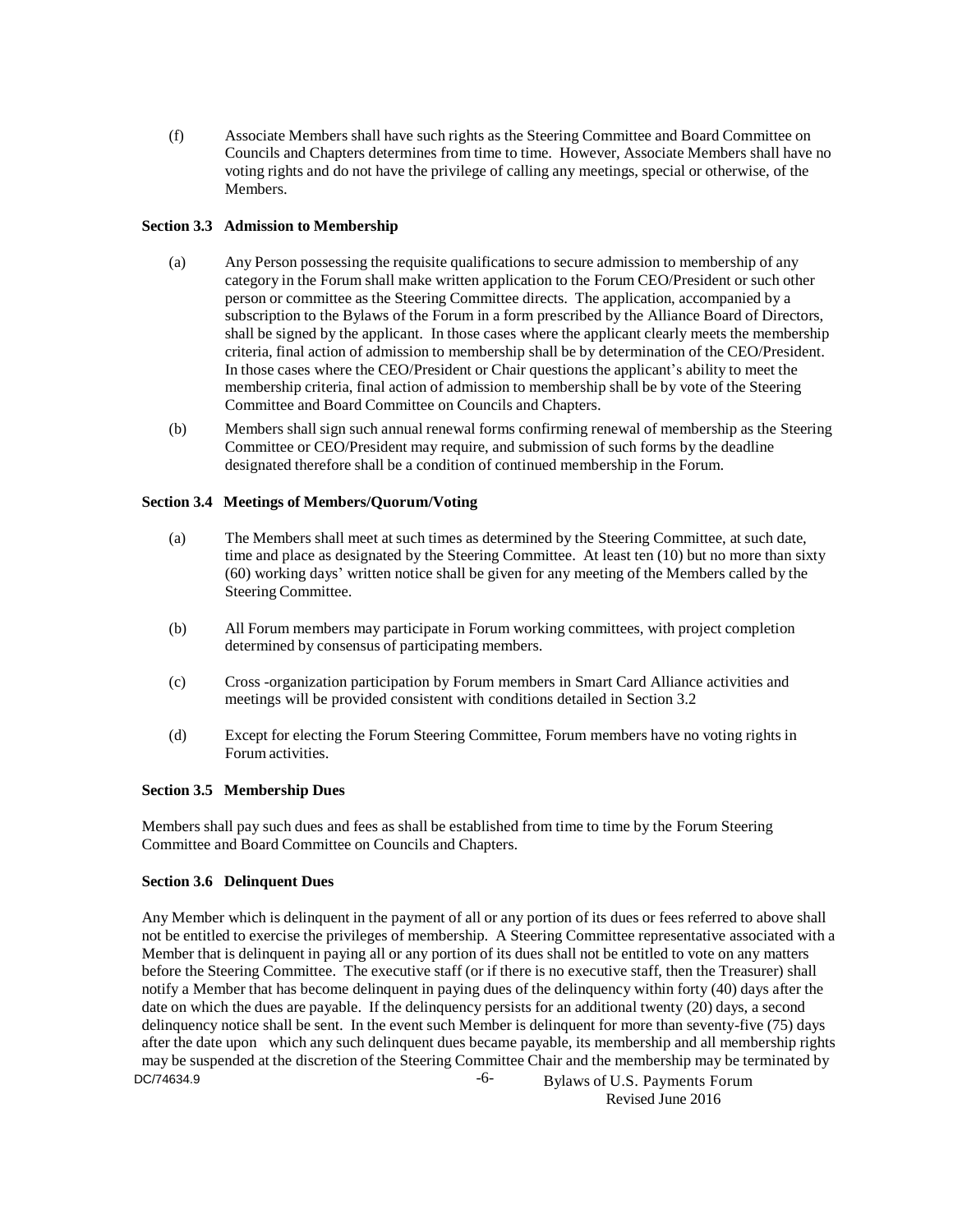the Steering Committee and Board Committee on Councils and Chapters pursuant to Section 3.10. A Steering Committee representative associated with a terminated Member shall cease to be a representative at the time of the termination of a Member's membership, but may be reinstated, at the Steering Committee's discretion, if all dues arrearages are brought current.

### **Section 3.7 Antitrust Compliance.**

Each Member, regardless of class, will abide by the Forum's published Antitrust Compliance Policy in effect at the time, which includes but is not limited to the following rules:

- (a) **NOT** discuss with any of the other Members any product pricing or competitor product pricing or anything which might affect prices such as costs, discounts, terms of sale, or profit margins,
- (b) **NOT** make statements to any of the other Members about future plans regarding pricing, expansion, or other policies with competitive overtones,
- (c) **NOT** discuss with any of the other Members any division of product market or geographic territories,
- (d) **NOT** act jointly with one or more competitors to put another competitor at a disadvantage, including any competitor who is not a member of the Forum,
- (e) **NOT** try to prevent any suppliers from selling to competitors,
- (f) **NOT** try to prevent the inclusion of any competitors in the membership of Forum,
- (g) **NOT** discuss future pricing, marketing, or policy plans with competitors,
- (h) **NOT** discuss specific customers with competitors, except where necessary to advance the purposes of the Forum,
- (i) **NOT** propose or agree to any standardization which will injure any competitor,
- (j) alert all employees or representatives of its company attending a Meeting of their responsibility as set forth in these Bylaws, and
- (k) refrain from engaging in any other communication or activity which might reasonably tend to lessen or injure free competition (including among non-members of the Forum).

## **Section 3.8 Enforcement of Antitrust Provision**

Each Member, the Steering Committee and the officers of the Forum shall use reasonable endeavors to ensure compliance with all items established in Section 3.7 above.

## **Section 3.9 Subscription to Bylaws**

Each Member shall subscribe to and agree to be bound by these Bylaws and all amendments thereto before being admitted to the rights of membership in the Forum. Those Members who have paid the required dues and fees in accordance with these Bylaws and who are not suspended shall be considered Members in good standing.

-7- Bylaws of U.S. Payments Forum Revised June 2016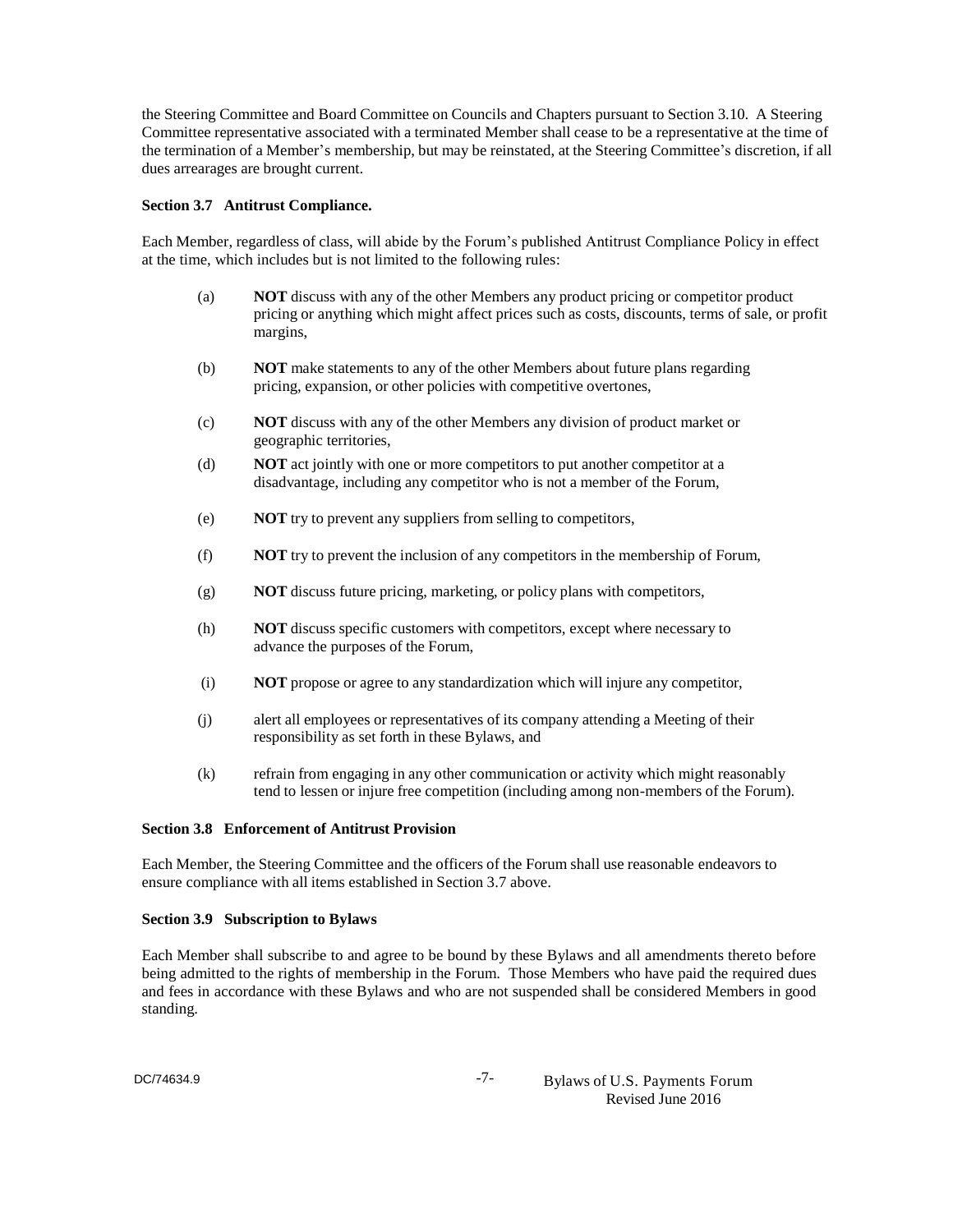## **Section 3.10 Resignation**

Any Member of the Forum may withdraw from membership by tendering a written resignation to the Forum Steering Committee and a sum of money equal to full payment of any and all fees and dues remaining unpaid on the date of tender of resignation. No refunds of any dues or fees shall be made in event of resignation.

## **Section 3.11 Withdrawal from Business**

Membership in the Forum shall automatically terminate upon bankruptcy or withdrawal from or cessation of business by any Member, or upon such an alteration in the nature of business transacted by the Member as would disqualify a Member from securing a membership as defined in Section 3.1 upon application therefor.

## **Section 3.12 Suspension and Expulsion**

(a) Any Member of the Forum which violates any of the Bylaws, documented procedures or resolutions adopted by the Forum Steering Committee from time to time, or fails to pay dues or fees within seventy-five (75) days of the date on which they are payable, shall, by a twothirds vote of the Forum Steering Committee present at any meeting at which a quorum exists, be subject to termination of membership, expulsion, or any other sanction approved by the Forum Steering Committee. Expulsion or suspension for any reason other than non-payment of dues or fees shall occur only after the affected Member has been advised, in advance and in writing, of the proposed expulsion or suspension and the reasons therefor, and has been given an opportunity to submit to the Forum Steering Committee reasons in support of its continued membership in the Forum. The notice to the affected Member shall include a concise statement of the material facts constituting the charge. If the Forum Steering Committee determines in good faith that the allegations are substantiated, the Forum Steering Committee shall vote on appropriate sanctions. The decision of the Forum Steering Committee concerning an expulsion or a suspension shall be final and binding.

A Member may be suspended based on the good faith determination of the Forum Steering Committee that the Member has failed in a material or serious degree to observe the Forum's rules, or has engaged in conduct seriously prejudicial to the purposes and interests of the Forum. Any Member whose membership in this Forum shall have been suspended by the Forum Steering Committee shall not be a Member during the period of suspension and shall have no interest in any of the activities, funds, property, rights, and interests belonging to the Forum until such time as such Member complies with the requirements of the Forum Steering Committee for the removal of the suspension and the return to good standing.

(b) A Member expelled for any reason shall forfeit any dues or fees paid during membership. No Member who has been expelled shall be eligible for reelection to membership for at least one (1) year from the date of expulsion unless the Forum Steering Committee votes otherwise. Such former Members shall not be readmitted until all arrears in dues, fees and/or monetary obligations to the Forum shall have been paid.

# **Section 3.13 Property Rights**

- (a) Intellectual Property Rights
	- (1) All patents, copyrights, or other intellectual property owned or created by any Member outside the Forum or its work shall remain the property of that Member, and that ownership and rights thereunder shall not be affected in any way by the Member's participation in this Forum unless the Member specifically agrees otherwise. All material presented to the Forum, including its various committees,

DC/74634.9

-8- Bylaws of U.S. Payments Forum Revised June 2016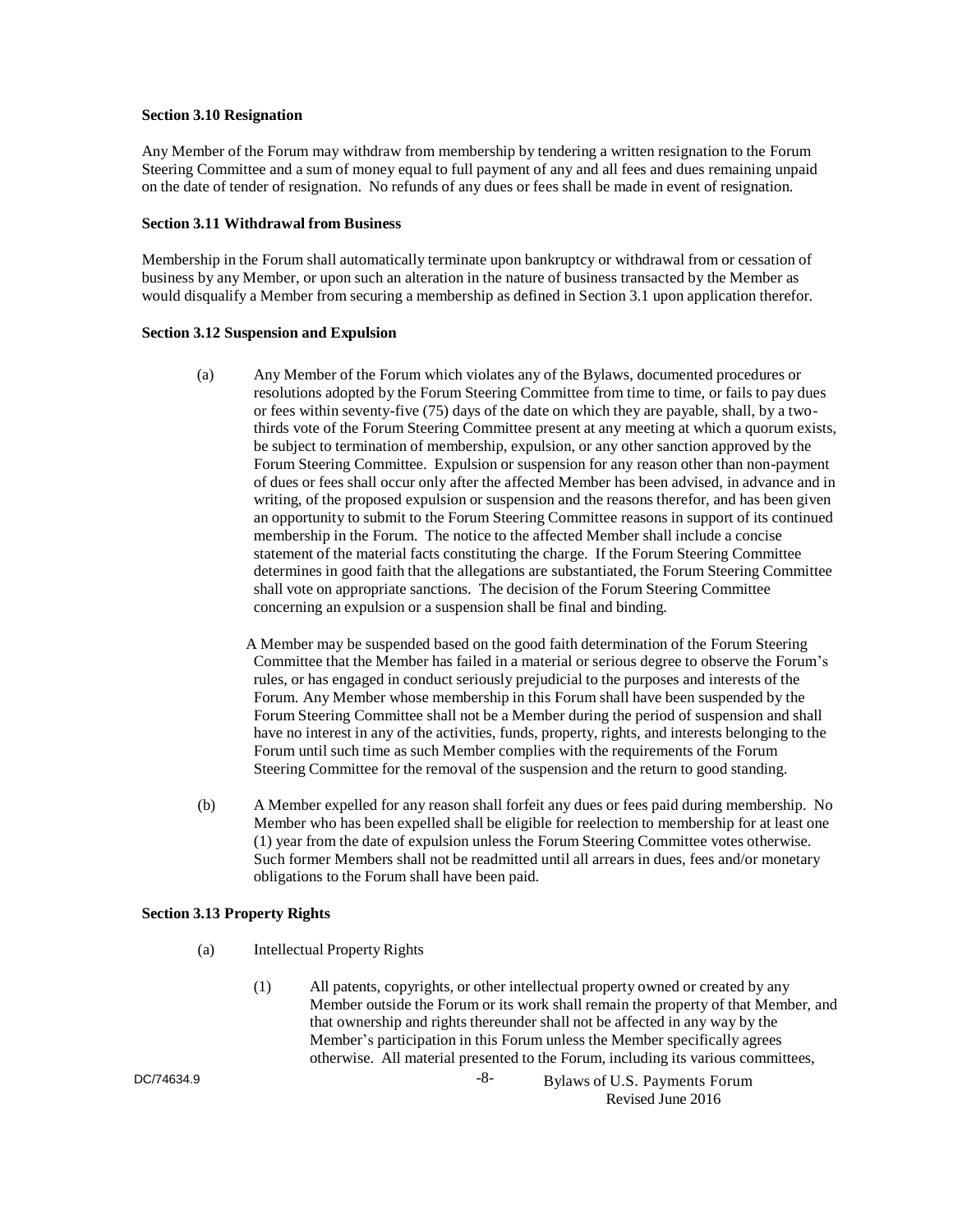shall be deemed of a non- confidential nature and hence for public distribution.

- (2) Members, alone or jointly with others, may generate protectable intellectual property in the course of their work on materials created or developed by a working group or committee of the Forum for the primary purpose of advancing the Forum's goals (the "Committee Work Items"). Except to the extent otherwise agreed by the Forum Steering Committee (as described in the next following sentence), the Forum shall own all copyrights and other intellectual property rights in and to such Committee Work Items. The Forum Steering Committee can recommend other rules and procedures which it deems necessary or advisable in connection with the production of Committee Work Items and the Alliance's ownership thereof, subject to Smart Card Alliance Board approval. The Steering Committee shall additionally have the authority to adopt exceptions to, and to grant particular Members exemptions from, the general rule of Alliance ownership of Committee Work Items, as the Steering Committee may deem necessary or advisable from time to time to further the best interests of the Forum.
- (3) The Forum may, in generating submissions to standards bodies or developing specifications, utilize intellectual property of others as a base, provided that the ANSI Patent Policy and related ANSI copyright policy, Procedures for the Development and Coordination of American National Standards, copyright 1987, applies or will apply to the use of such intellectual property in the ultimate standards or specifications, as if the Forum were an ANSI-Accredited Standards Developer.
- (4) The Forum may publish documents to promote its objectives and purposes. Employees of Members may be cited as co-authors when appropriate. In no event, however, shall the name of any Member or any of its trademarks and trade names, or service marks or service names, be used in any publication by the Forum, or by a Member describing the work or the Forum, without its prior consent; this obligation shall survive resignation, expulsion or cessation of business of any Member or dissolution of the Forum.
- (5) The Forum Steering Committee will develop licensing policies for any protectable intellectual property generated by Forum activities, as appropriate, subject to approval by the Alliance Board.
- (b) Other Property Rights
	- (1) Any Member whose membership in this Forum shall have terminated by resignation, cessation of business, expulsion, or other cause shall forfeit thereby all interests in any and all funds, property, rights and interests of the Forum, other than any licenses to intellectual property that vested during the term of membership.
	- (2) Except as provided under Article XII on Dissolution, and the intellectual property licensing provisions of this Article, no Member has any property rights in any assets of this Forum. Furthermore, no surplus of funds of this Forum (if any) shall inure to the benefit of any Member, officer or employee of the Forum.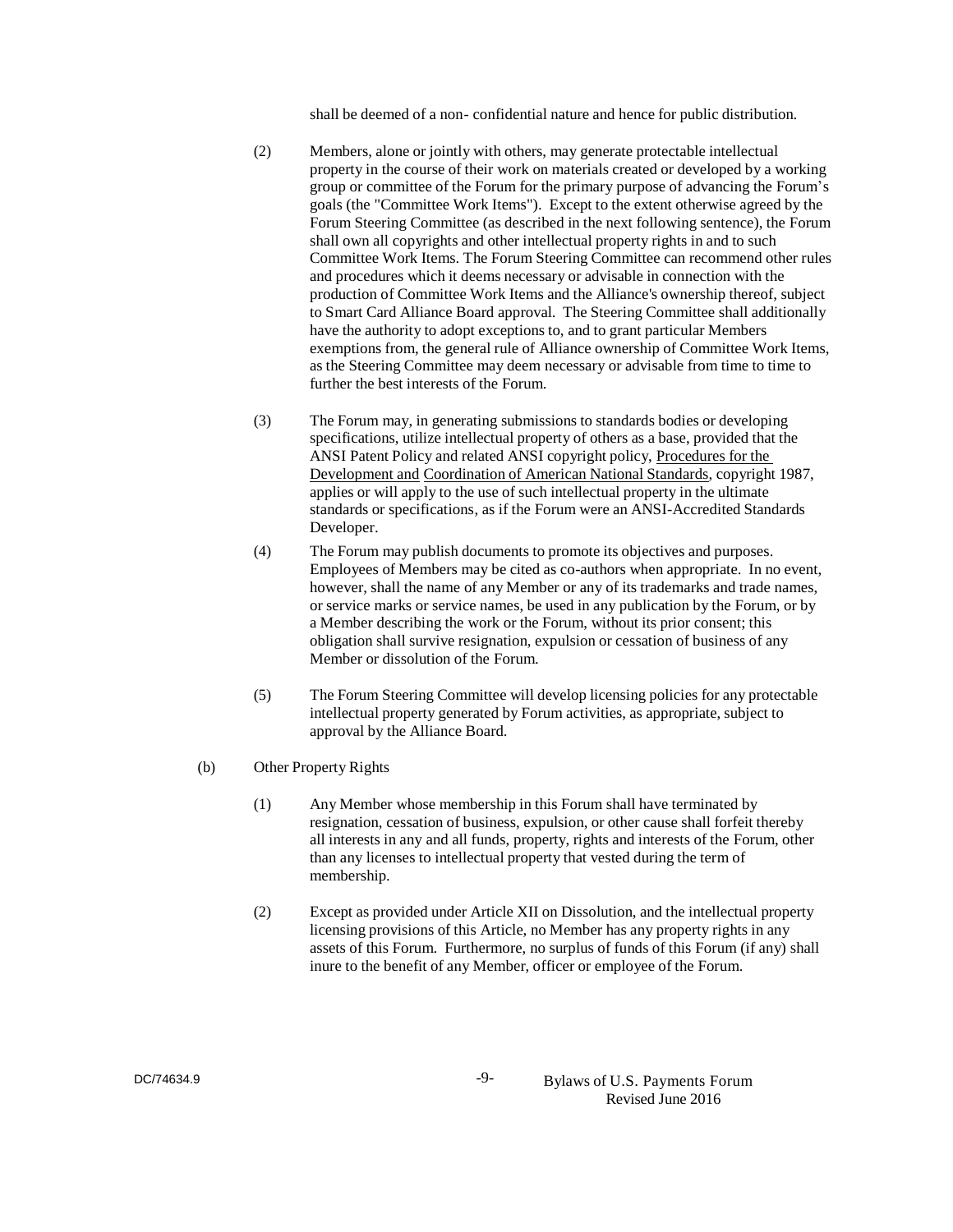## **ARTICLE IV**

## **FORUM STEERING COMMITTEE**

## **Section 4.1 Management of Affairs**

The affairs of the Forum shall be managed by a Steering Committee. The role of the Steering Committee is to:

- (a) establish the strategy guiding the Forum;
- (b) develop the Forum's annual work program;
- (c) approve the Forum's plans and positions relevant to the successful introduction of EMV and other new payments and emerging technologies in the United States;
- (d) approve proposals for and completion of projects and deliverables;
- (e) develop the Forum's annual budget, with approval from the Alliance Board of Directors;
- (f) approve formation and dissolution of working committees and changes to working committee charters
- (g) approve candidates for working committee chairs who guide the working committee activities;
- (h) approve press releases related to the activities of the U.S. Payments Forum organization.

The Steering Committee will vote to establish the Forum decisions but the vote will be non-binding to the industry and other payment constituents, including, without limitation, the membership of the Forum.

## **Section 4.2 Composition**

- (a) Steering Committee representatives will be nominated and elected to serve in specific categories, to ensure representation of all key constituents involved in the continued introduction of EMV and other new payments and emerging technologies in the United States. The initial Steering Committee will include the designated number of representatives from each category below:
	- (1) Issuers (five (5) seats)
	- (2) Acquirers/processors (two (2) seats)
	- (3) Merchants (five (5) seats)
	- (4) Global Payment Networks (up to five (5) seats)
	- (5) Regional Payment Networks (two (2) seats)
	- (6) Industry Suppliers (two (2) seats)
	- (7) General Members (two (2) seats reserved for General Members)
- (b) The Steering Committee may vote to change the composition to add or delete Steering Committee categories or to change other governance once the initial organization is formed, subject to Smart

DC/74634.9

-10- Bylaws of U.S. Payments Forum Revised June 2016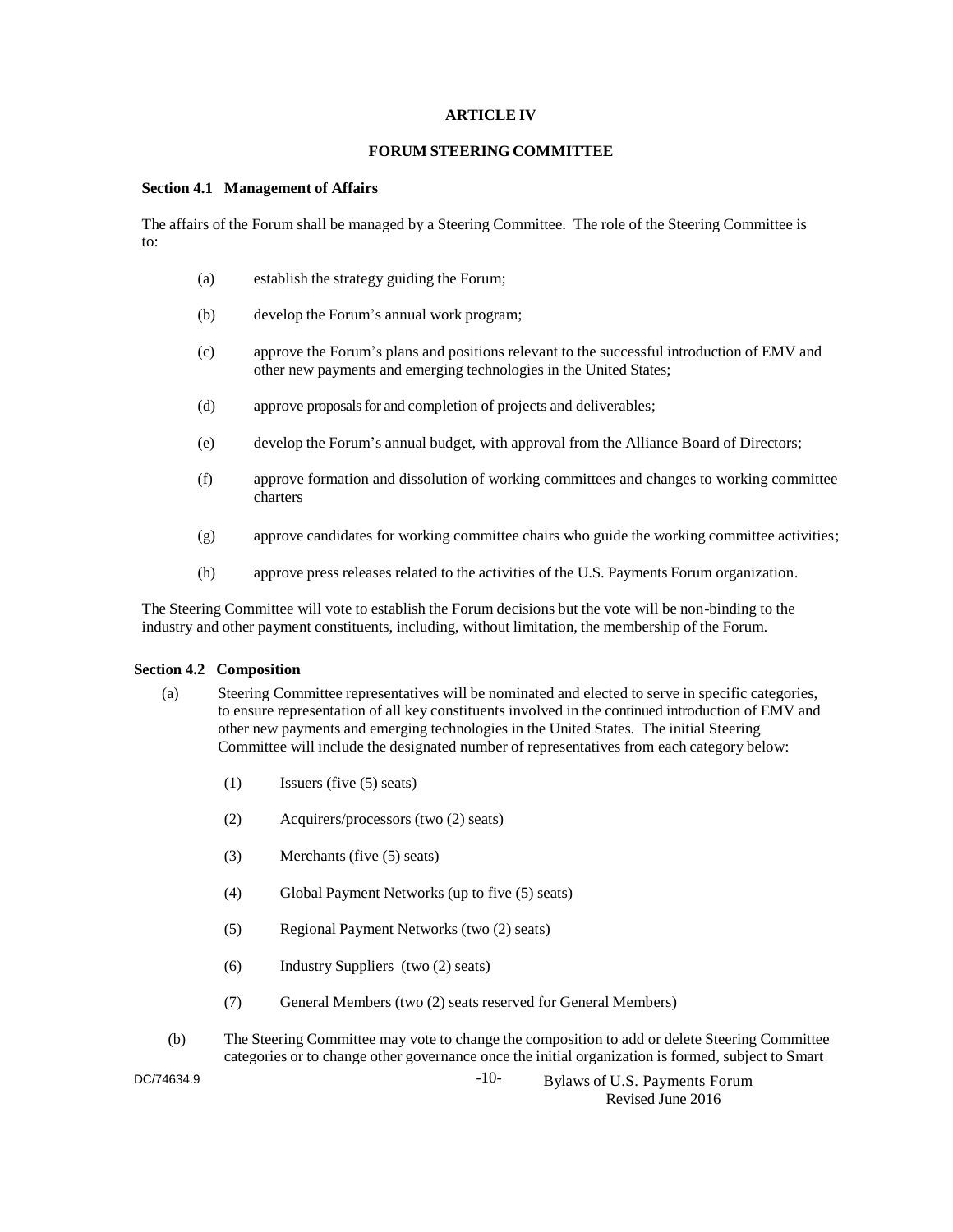Card Alliance Committee on Councils and Chapters and Board approval.

- (c) In order to qualify as a Steering Committee representative for the Global Payment Network seats, an individual must be employed by a Global Payment Network Member organization.
- (d) In order to qualify as, and if elected to serve as, a Steering Committee representative for the Issuer, Acquirer, Merchant, Regional Payment Network, and Industry Supplier Steering Committee seats, (i) an individual must be employed by a Principal PLUS Member or Principal Member organization, or be (ii) an individual employed by a Leadership Council PLUS Member of the Smart Card Alliance which by rules established by the Steering Committee have the equivalent membership benefits of a Principal Member, and (iii) whose business fits one of those defined Steering Committee categories.
- (e) In order to qualify as, and if elected to serve as, a Steering Committee representative for the General Member Steering Committee seats, an individual must be employed by a General Member organization and be elected by General Members in the manner described in Section 4.3 herein.
- (f) Steering Committee representatives hold office in their individual capacity as representatives of their Member companies. If a Member becomes delinquent in the payment of annual dues and remains delinquent for more than seventy-five (75) days after such dues become payable (and the Chair has determined to suspend the Member), withdraws its membership or withdraws support for the individual as its representative during that individual's term as a Steering Committee representative, that representative must resign as a representative and give up any officer positions that the representative holds. An election will be held with Forum members to nominate and elect an individual from a Forum member organization to fill the open seat, or the Steering Committee may choose to leave the seat open until the next election if the next election is within 6 months.
- (g) If an elected Steering Committee representative resigns, changes roles, or leaves the member organization that was elected, the member organization will be asked to designate a replacement. If no replacement is designated, an election will be held with Forum members to nominate and elect an individual from a Forum member organization to fill the open seat, or the Steering Committee may choose to leave the seat open until the next election if the next election is within 6 months.
- (h) No two Steering Committee representatives may be an officer, director, trustee, employee, or designee of the same Member.

## **Section 4.3 Election**

- (a) The Forum Steering Committee will be elected by the Forum membership, as described in this section.
- (b) Forum Global Payment Network, Principal PLUS Members, and Principal Members will nominate and elect the following Steering Committee seats: Issuers, Acquirers, Merchants, Regional Payment Networks, and Industry Suppliers. Any Forum Principal PLUS Member and Principal member may be nominated for these Steering Committee positions, providing that their business falls into one of the defined categories.
- (c) Forum General Members will nominate and elect the two (2) seats reserved for General Members: Any Forum General Member may be nominated for these seats.

DC/74634.9

-11- Bylaws of U.S. Payments Forum Revised June 2016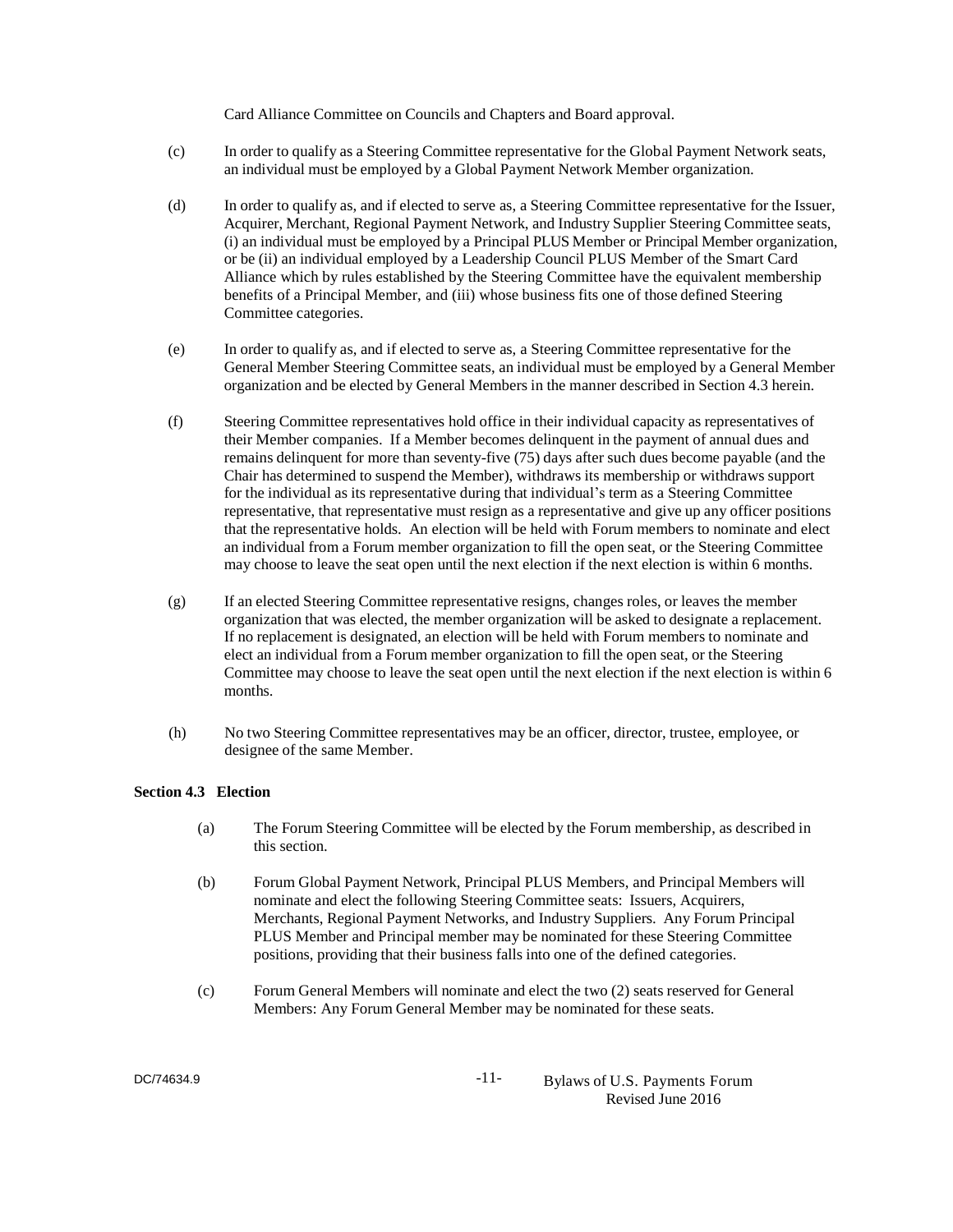- (d) Steering Committee candidates in each category with the most votes (i.e., plurality) will win the election. If there is a tie vote between two or more candidates in a category, then the out-going Steering Committee shall vote to choose amongst the tied candidates (all others being dropped).
- (e) In the event that there are not enough qualified Principal PLUS Member or Principal Member candidates nominated for an open Steering Committee seat, the Steering Committee can vote to change the criteria for electing eligible members to any Steering Committee seat.
- (f) Nominations will be done via email or in person, with nomination period open for a minimum of ten (10) business days. Self-nominations are acceptable.
- (g) Voting will be done by email/web after the nominations period has closed, with voting open for a minimum of ten (10) business days.
- (h) A majority of Forum member organizations must cast votes to elect the Steering Committee.

## **Section 4.4 Term of Office**

Except as otherwise approved by the Steering Committee, Steering Committee representatives shall serve for terms of two (2) years each. Terms will be staggered so that roughly half of the Steering Committee seats in each category will expire each year to avoid having the entire Steering Committee go through an election in any one year.

## **Section 4.5 Quorum and Voting**

- (a) Each Forum Steering Committee representatives has one (1) vote in Forum decisions (e.g., to approve publication of deliverables or Forum positions, press releases, launch new projects, change Forum operating guidelines, develop Forum strategy and work plan).
- (b) A quorum of the Steering Committee shall consist of not less than one-half (1/2) of the Steering Committee representatives serving in office.
- (c) A simple majority of votes cast by a quorum of elected members of the Steering Committee carries any decision.

## **Section 4.6 Removal**

Any Steering Committee representative may be removed at any time by the affirmative vote of two-thirds (2/3) of all the Global Payment Brand, Principal PLUS Members, and Principal Members in good standing.

## **Section 4.7 Steering Committee Oversight**

While the Forum Steering Committee manages the activities of the Forum, the Alliance Board of Directors and Board Committee on Councils and Chapters provide management oversight.

- (a) The following shall require approval of the Board Committee on Councils and Chapters:
	- (1) Any material change in any Work Plan for the Forum which was previously approved by the Board;
	- (2) Any material change to the Forum Membership Application or Forum Membership Levels Statement; and

DC/74634.9

-12- Bylaws of U.S. Payments Forum Revised June 2016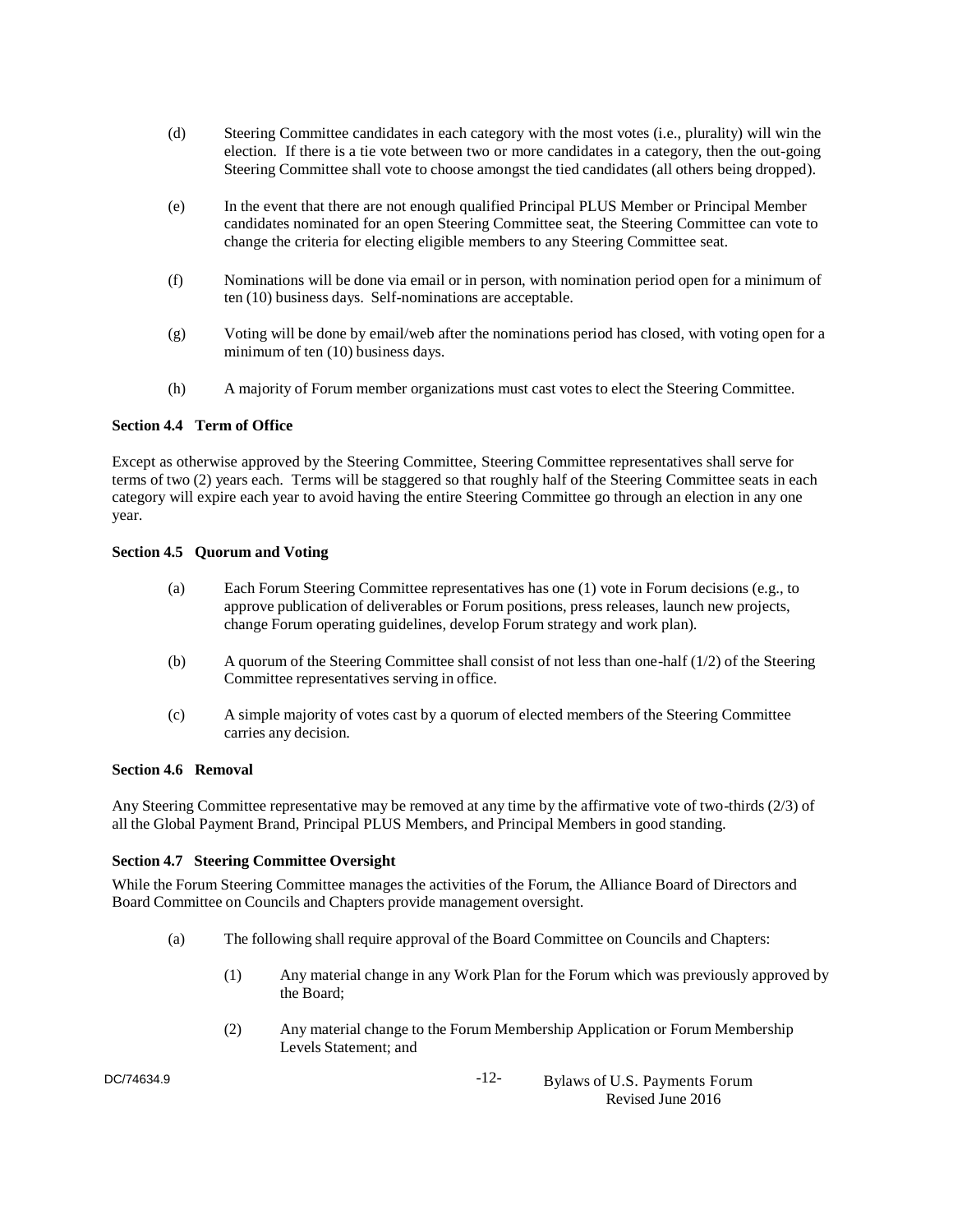- (3) Any new operating, membership or governance rules to be adopted by the Forum.
- (b) The following shall require full Board approval:
	- (1) Approval of annual Work Plans for the Forum;
	- (2) Decisions regarding the budgeting of Alliance funds for Forum activities;
	- (3) Any significant deliverables, or significant communications or statements, produced by the Forum for public distribution (i.e., for distribution outside the Alliance) that address or relate to matters which could materially affect the Alliance organization as a whole; and
	- (4) Any other decisions by the Forum which require the exercise of the discretionary power of the Board in the management of the business or affairs of the Alliance.
- (c) Any communications or statements produced by the Forum for public distribution which do not rise to the level of materiality described in item Section 4.7 (b) (3) above shall be subject to the approval of the President/CEO of the Alliance, who may obtain Board Committee on Councils and Chapters guidance and approval as he deems appropriate in particular instances.
- (d) The Board shall have full access to all work product, research materials, meeting minutes and other documents produced or possessed by the Forum

## **ARTICLE V**

## **OFFICERS**

## **Section 5.1 Number and Qualifications**

The officers of the Forum shall be a Steering Committee Chair, Vice Chair, Secretary and Treasurer. All officers shall be elected from among the elected representatives of the Steering Committee.

## **Section 5.2 Election and Term of Office**

- (a) The officers of the Forum shall be elected by the Steering Committee upon formation of the initial Steering Committee. Each officer shall hold office until a successor is duly elected or appointed, until such officer's death or until such officer resigns or is removed from office in the manner provided herein. Officers will serve for two (2) years or until the next Steering Committee election, whichever is sooner.
- (b) If an elected Forum officer resigns, changes roles, or leaves the member organization that was elected, a new officer must be elected by the Steering Committee.

## **Section 5.3 Removal**

Any officer elected or appointed by the Steering Committee may be removed as an officer at any time by the affirmative vote of a majority of the entire Steering Committee, as then constituted.

## **Section 5.4 Powers and Duties of the Chair of the Steering Committee**

-13- Bylaws of U.S. Payments Forum DC/74634.9 The Chair of the Steering Committee shall preside at all meetings of the Forum Steering Committee, shall exercise general supervision over the Forum's activities, shall actively supervise Forum staff, and shall have such other

Revised June 2016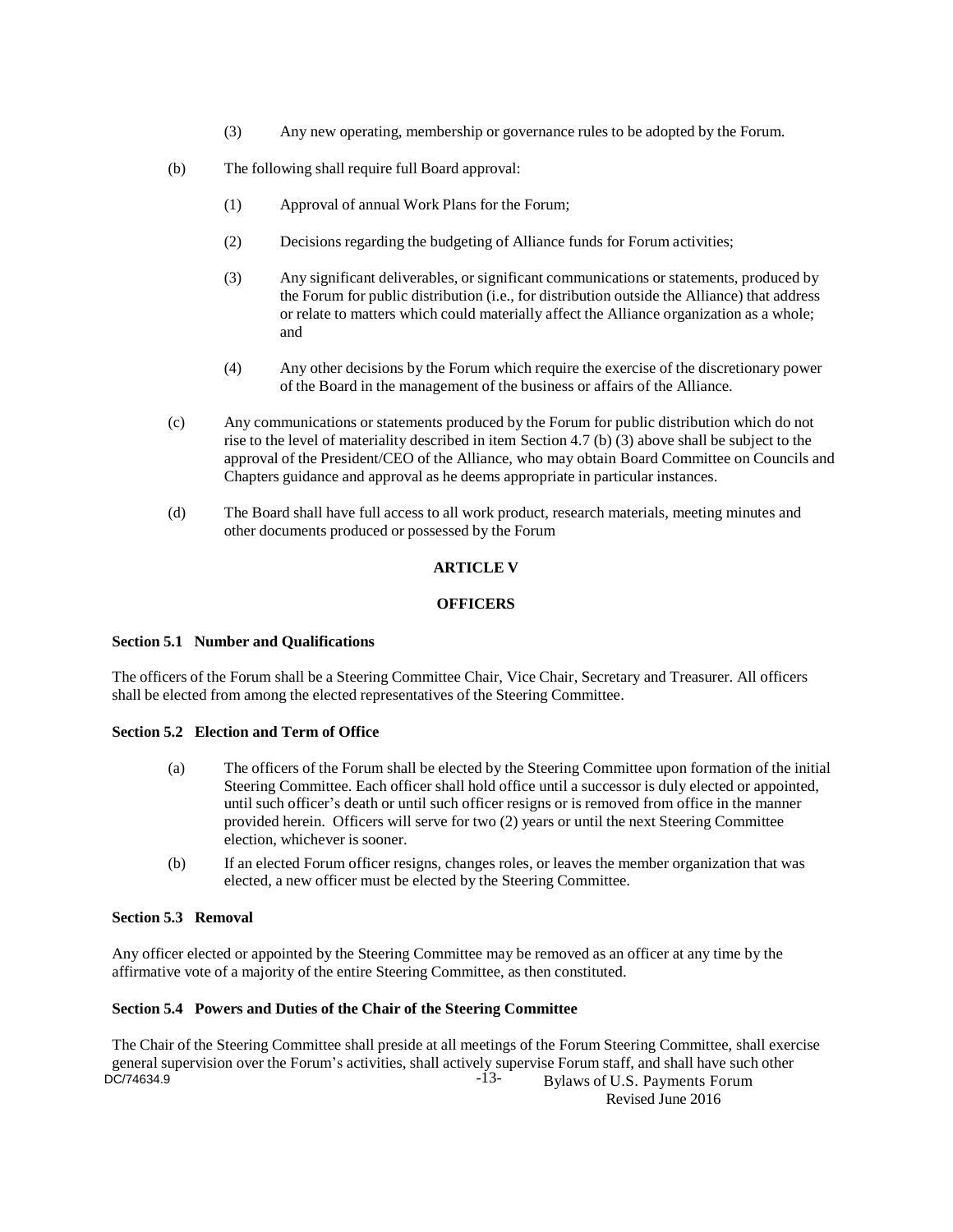powers and duties as the Steering Committee may prescribe from time to time. Subject to the direction of the Steering Committee, the Chair shall see that all votes and resolutions of the Steering Committee are carried out.

#### **Section 5.5 Powers and Duties of the Vice Chair**

In the absence or disability of the Chair, a Vice Chair selected by the Steering Committee shall perform the duties and exercise the powers of the Chair. In addition, the Vice Chairs shall have such other powers and duties as the Steering Committee may prescribe from time to time.

#### **Section 5.6 Powers and Duties of the Treasurer**

The Treasurer shall have the custody of the Forum funds and securities, and shall be responsible for oversight of receipts and disbursements in books belonging to the Forum. The Treasurer shall call upon the CEO/President or such other person or committee as the Steering Committee directs for rendering to the Treasurer, the Chair and the Steering Committee, at a regular meeting of the Steering Committee, or whenever they may require it, an account of all transactions of the Treasurer and of the financial condition of the Forum. In accordance with Section 3.6, the Treasurer shall notify, or direct the staff to notify, Members that are delinquent in paying dues to the Forum. The Treasurer shall have such other powers and duties as the Steering Committee may prescribe from time to time.

## **Section 5.7 Powers and Duties of the Secretary**

The Secretary shall attend all meetings of the Forum Steering Committee and shall be responsible for verifying all votes and the minutes of all proceedings and may perform like duties for any committee. The Secretary shall give, or cause to be given by the staff, notice of all meetings of the Steering Committee and shall have such other powers and duties as the Steering Committee may prescribe from time to time.

#### **ARTICLE VI**

#### **WORKINGCOMMITTEES**

The Steering Committee may create additional working committees, consisting of Steering Committee representatives, representatives of Members, Forum Staff, or any combination thereof, to carry out the business of the Forum or to maintain liaison between the Steering Committee and Members and between the Forum and other interested organizations. The Steering Committee shall approve candidates for the Chair for each such committee, who shall report to the Steering Committee.

# **ARTICLE VII**

## **CHECKS, CONTRACTS AND OTHER DOCUMENTS THAT BIND THE FORUM**

All checks or demands for money, notes of the Forum, contracts or other documents that bind the Forum shall be signed by the Forum CEO/President or such other person as the Steering Committee directs.

#### **ARTICLE VIII**

## **FISCAL YEAR AND AUDITORS**

## **Section 8.1 Fiscal Year**

The fiscal year shall begin on the first day of July and shall end on the last day of June each year, unless the Smart Card Alliance Board of Directors otherwise determines.

DC/74634.9 **Section 8.2 Auditors**

-14- Bylaws of U.S. Payments Forum Revised June 2016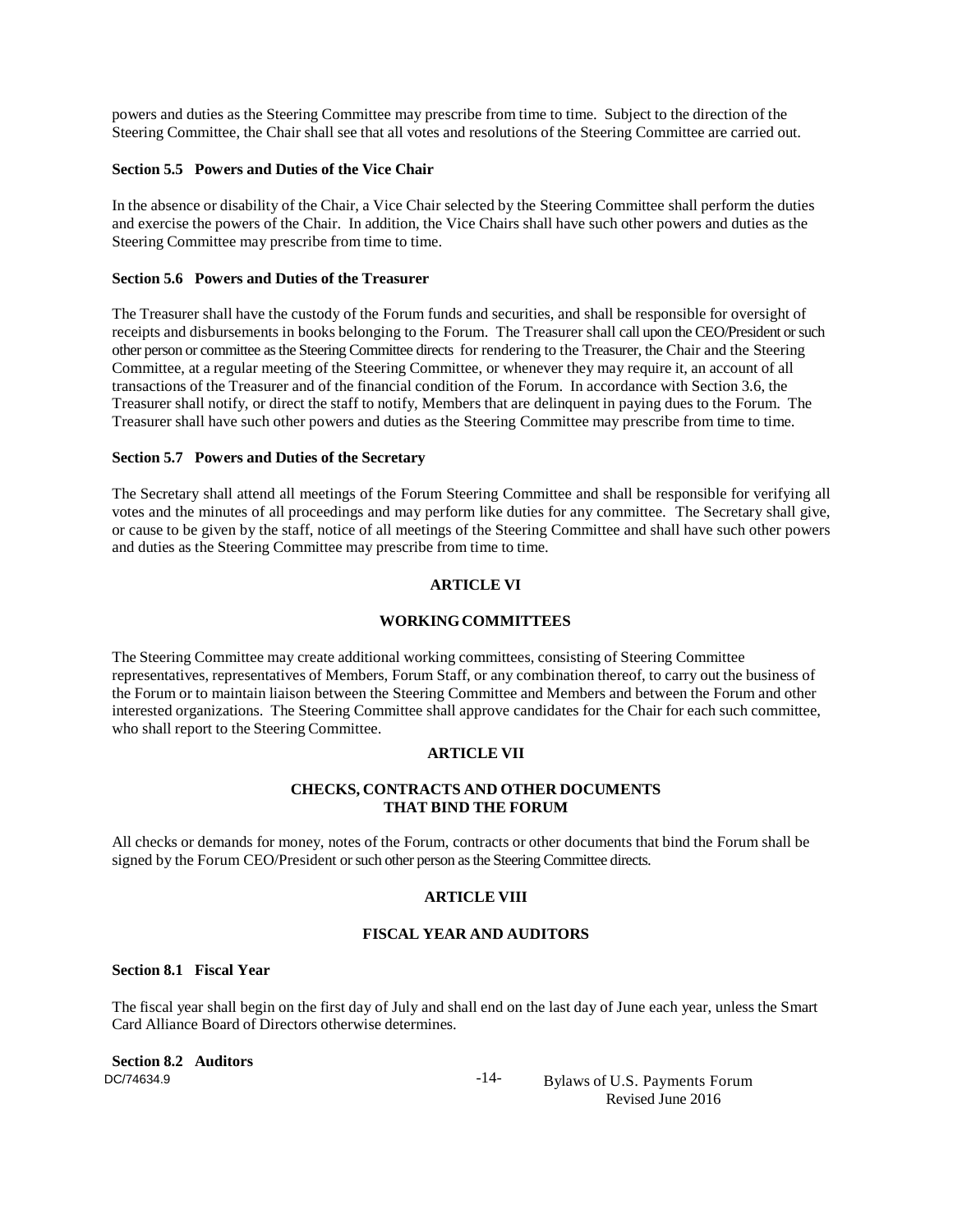The Smart Card Alliance Board of Directors may appoint a firm of independent auditors to review or compile the books of account of the Forum and to report not less than annually on the financial condition of the Forum. The Board of Directors may direct the performance of an audit at any time.

## **ARTICLE IX**

## **NOTICES**

#### **Section 9.1 Form of Notices**

Whenever under the provisions of these Bylaws notice is required, it shall not be construed to mean personal notice. Except as otherwise provided by law or in these Bylaws, such notice may be given in writing, by mail, by e-mail or other electronic measures, mailgram, telecopier, or express mail addressed at such address for the recipient as appears in the records of the Forum. Except as otherwise provided by law or in these Bylaws, such notice shall be deemed given at the time it is delivered to the carrier.

#### **Section 9.2 Waiver**

Any notice required to be given under these Bylaws may be waived in writing or by e-mail.

## **ARTICLE X**

## **ACTION WITHOUT PERSONAL ATTENDANCE AT MEETING**

#### **Section 10.1 Participation by Telecommunications Device**

Any or all Steering Committee representatives may participate in a meeting of the Steering Committee, or a committee thereof, by any means of communication by which all representatives participating in the meeting are able to hear one another or otherwise participate electronically, and such participation shall constitute presence in person at the meeting.

#### **Section 10.2 Written Consent**

Any action required or permitted to be taken at any meeting of the Steering Committee or any committee thereof may be taken without a meeting if all members of the Steering Committee or committee, as the case may be, consent in writing to such action. Such written consent or consents shall be delivered to the Forum by hand, mail, fax or email.

## **ARTICLE XI**

#### **COMPENSATION FOR SERVICES**

The Forum Steering Committee representatives and officers of the Forum shall serve without salary or other compensation.

## **ARTICLE XII**

## **DISSOLUTION**

The Forum may be dissolved by a two-thirds (2/3) vote of the entire Forum Steering Committee, as then constituted, and subsequent approval by a majority of the Global Payment Network, Principal PLUS Members, and Principal

DC/74634.9

-15- Bylaws of U.S. Payments Forum Revised June 2016